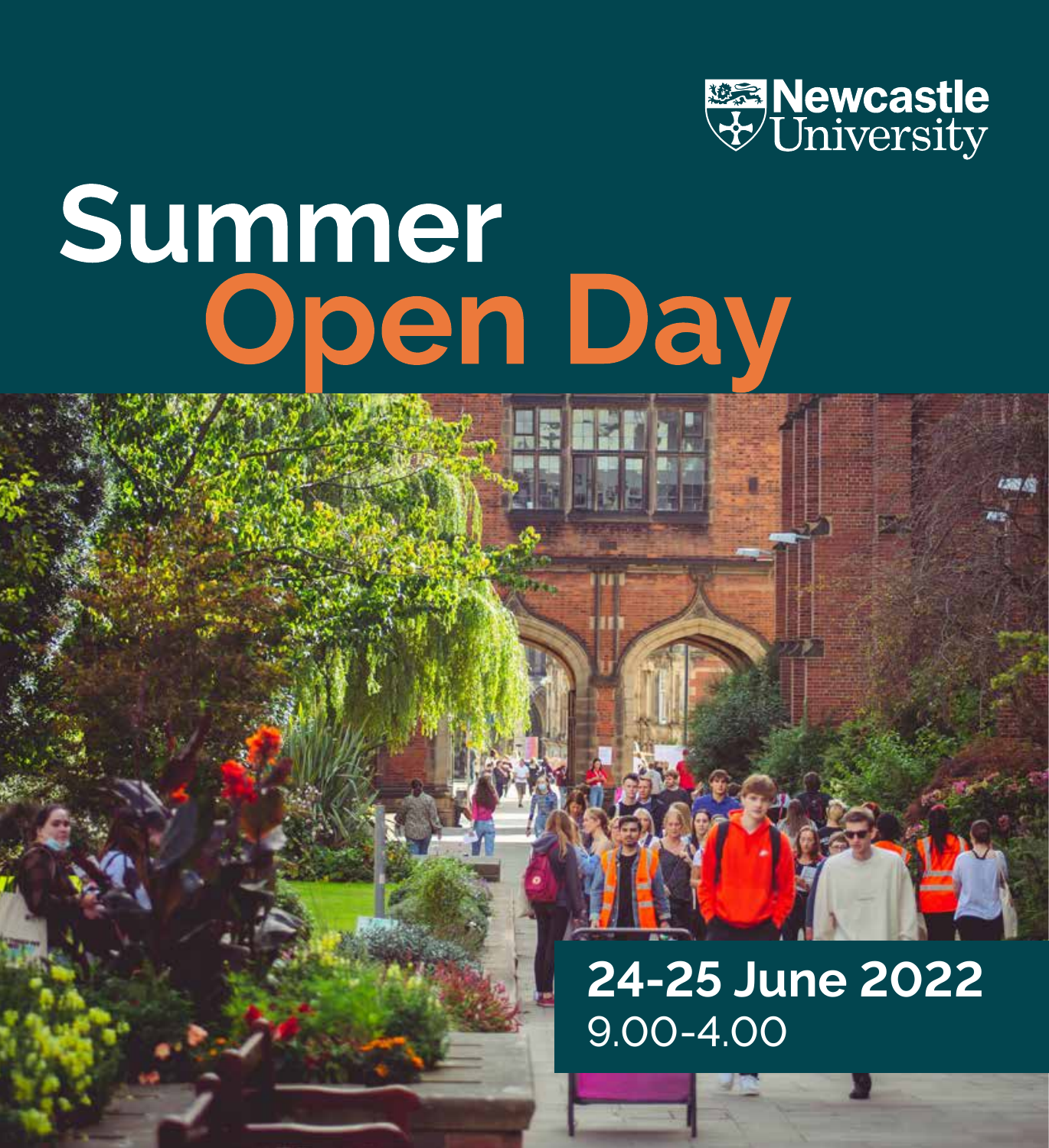# **Welcome to your Open Day**

Students really are at the heart of everything we do. At Newcastle you'll get a world-class education along with an outstanding student experience. Start your journey of self-discovery, be inspired to think differently and develop the confidence to pursue your passions.

At our Open Day you'll have the opportunity to meet current students to get a real insight into what it's like to study here, find out more about the courses you're interested in and meet staff from those areas.

You can also explore our beautiful city-centre campus and see our accommodation and other facilities.

Most importantly, you'll find out whether Newcastle is somewhere you could see yourself living and studying.

**Welcome to our campus – we hope you enjoy your day with us.**

**1**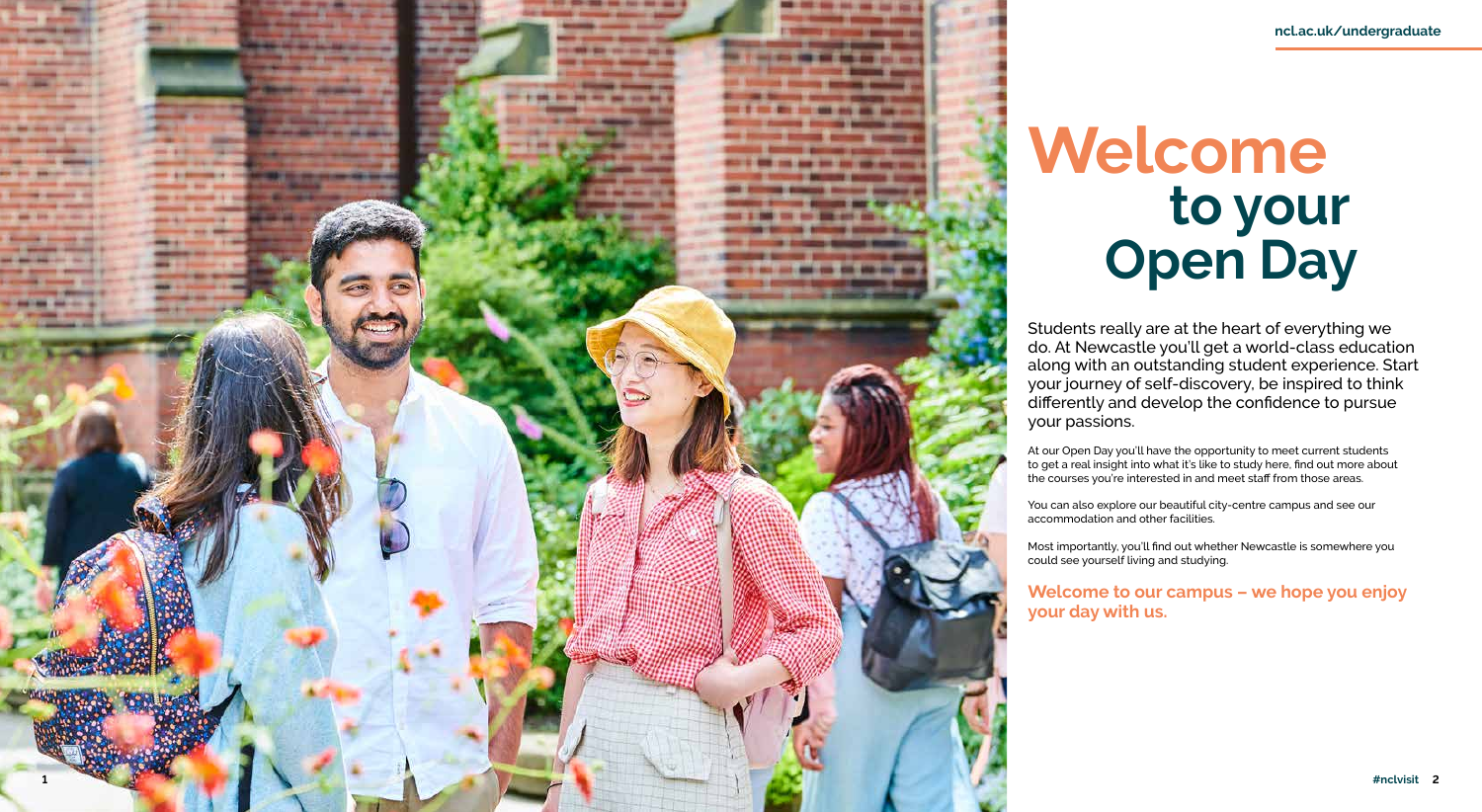# **Your Open Day at a glance**

## **Through the flexible programme of sessions, tours and other activities on offer today, we hope you gain an insight into what it's like to be part of our community of students from around the world.**

Everything you need to know about the day is in this guide, and there are lots of friendly staff and students around if you have any questions. Enjoy your day here with us at Newcastle.

#### **Welcome and arrival**

The day runs from 9.00–4.00 and although you are welcome to arrive at any time, we recommend arriving as early as possible to get the most out of the day.

**There's no need to register when you arrive** – we'll send you a link via text to confirm your attendance – leaving you with more time to explore. Look out for our friendly staff and student guides who will help direct you around our campus.

**Visit our Student Experience Hub (map ref 4)** to pick up your copy of the programme and map, and chat to our friendly team if you have any questions about the day.

#### **Subject activities**

Discover more about the courses you're interested in. Attend a choice of activities, from subject sessions where you'll get an overview of the degrees on offer, to subject stands where you can speak to staff on an individual basis. **See pages 13-22**

#### **Discover more about student life**

A range of Student Life and Applying to Newcastle sessions will run throughout the day. You can also speak to staff at our Student Experience Hub (map ref 4). **See pages 9-12**

#### **Campus tours**

Go on a walking tour of our beautiful campus led by one of our current students. Our campus is relatively compact, so it's also easy to explore on your own. **See pages 7-8**

#### **Accommodation tours**

See where you could live – most of our accommodation is within walking distance of the campus. **See pages 23-24**

#### **See facilities**

Our Students' Union, Sports Centre, libraries and Language Resource Centre will be open for you to look around and staff will be available to answer your questions. **See page 10**

#### **Visit Newcastle Helix**

Explore Newcastle Helix and take a tour of the landmark 24-acre hybrid city quarter in the centre of Newcastle. We have a number of general and subject sessions on this part of campus which is a short walk or a bus ride away.

#### **Getting around**

Our campus is compact, so it won't take you long to get to the different activities. As well as using the University map to find the location of activities listed in this programme, there will be lots of signage and students on campus to help with directions.

#### **Free WiFi**

To access free WiFi on campus connect to **WiFi Guest**, locate the box **Get online at Newcastle University** and click **Go**, scroll down to select **create account** enter your details and the account will be created.

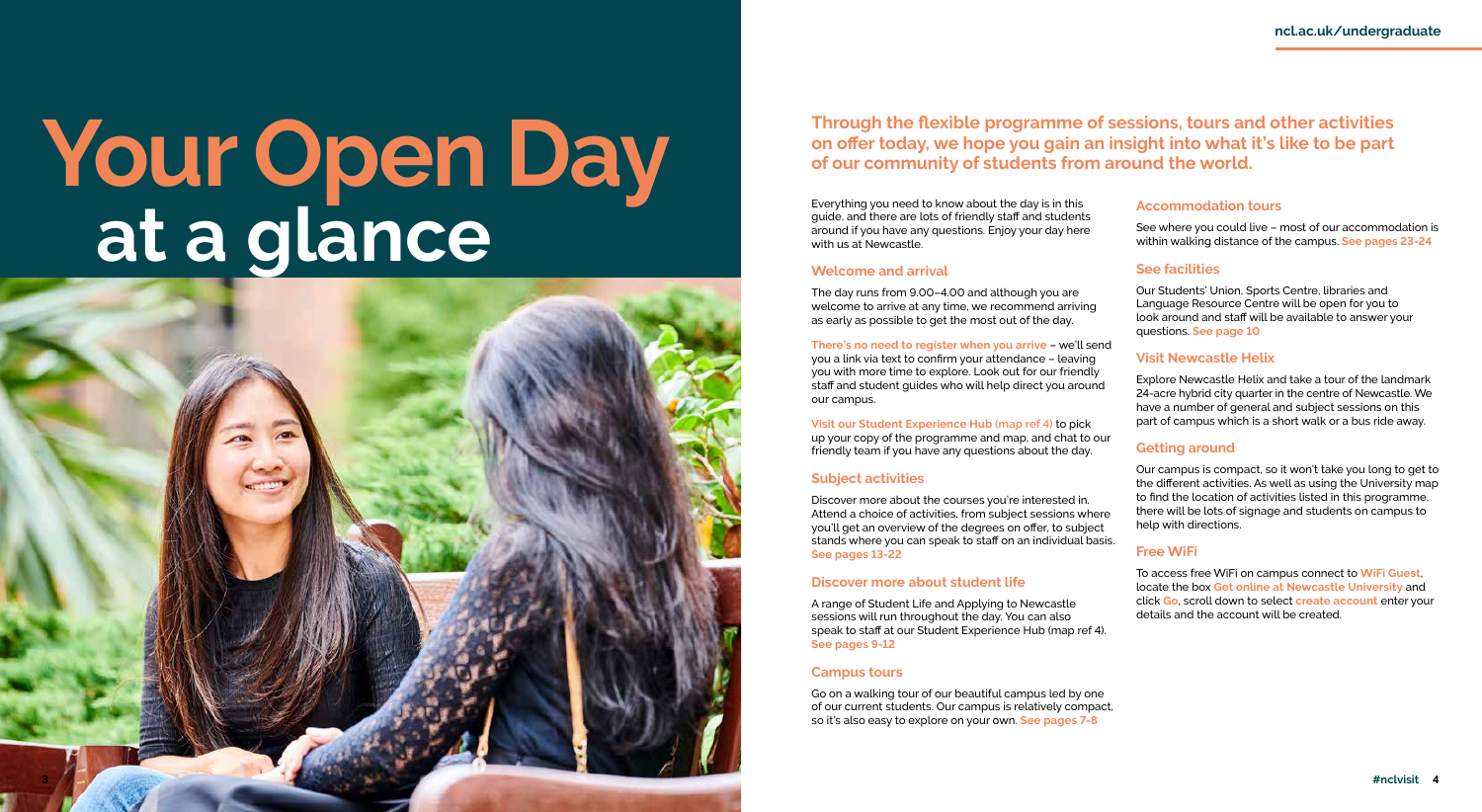# **Travelling<br>to the Open Day**

**Newcastle is easy to get to, with excellent transport links by road, rail and air from major cities across the UK.**

#### **Travelling by car**

Our city-centre location means that we have limited parking on campus and can only offer parking for disabled visitors, but there are plenty of parking options available in the city centre. Please email **open.day@ncl.ac.uk** if you need a disabled parking space.

#### **Parking in the city centre**

There are many car parks within walking distance of the campus. City-centre car parks are likely to be busy, so please allow extra time for your journey. Please see our website for more information **ncl.ac.uk/who-we-are/contact/maps**

For satellite navigation purposes, please use the postcode of one of the city-centre car parks listed on our website.

#### **Park and ride**

To avoid traffic congestion in the city centre, another option is to park at a nearby Metro station and travel to the city centre by Metro. The University is opposite Haymarket Metro station, which is a short journey from the stations listed here. All these stations offer long-stay parking.

#### **Heworth Metro station**

**(for those travelling from the south)** Sunderland Road, Heworth, Gateshead NE10 0YJ Number of spaces: 393 Price of parking: £2.50 per day\* Journey to Haymarket Metro station: 9 minutes

#### **Four Lane Ends Metro station (for those travelling from the north)**

Benton Lane, Newcastle upon Tyne NE7 7UJ Number of spaces: 475 Price of parking: £1.20 per day\* Journey to Haymarket Metro station: 12 minutes

#### **Regent Centre Metro station (for those travelling from the north)**

Great North Road, Newcastle upon Tyne NE3 3PF Number of spaces: 183 Price of parking: £1.20 per day\* Journey to Haymarket Metro station: 12 minutes

For Metro travel we suggest you purchase a Metro DaySaver ticket for two zones. Tickets are £4.70\* per person for a DaySaver return (two zones).

 \*Prices are correct at the time of going to press (June 2022). For more information about travelling by Metro, including timetables, a map and station locations, please see nexus.org.uk/metro

#### **Fastest train times to major UK cities (trainline.com):**

**Leeds:** 1 hour 20 minutes **Edinburgh:** 1 hour 25 minutes **Manchester:** 2 hours 10 minutes **London:** 2 hours 35 minutes **Birmingham:** 3 hours 30 minutes

**Ireland**

# **Newcastle is closer than you think**



#### **Travelling by train**

There are regular direct rail services from Newcastle to many UK cities via the East Coast Main Line. Northern Rail and TransPennine Express have regular services connecting Newcastle to the North West, Cumbria and Yorkshire.

#### **Finding our campus**

It's easy to get to the University campus once you've arrived in the city – simply take the Metro to Haymarket Metro station, which is only two stops from Central Station. The campus is opposite the Metro station. Tickets are £3.60\* for a Metro Day Ticket for unlimited travel (one zone).

Alternatively, it's a 15-minute walk to the campus from the train station. Please see our University map leaflet for directions.

Look out for our guides (wearing high-vis jackets), who will be at key areas of the city centre, including the train station, in the morning to help direct you to the campus.

#### **Travelling by plane**

There are regular flights from other major UK cities to Newcastle International Airport, which is connected to the city centre by Metro.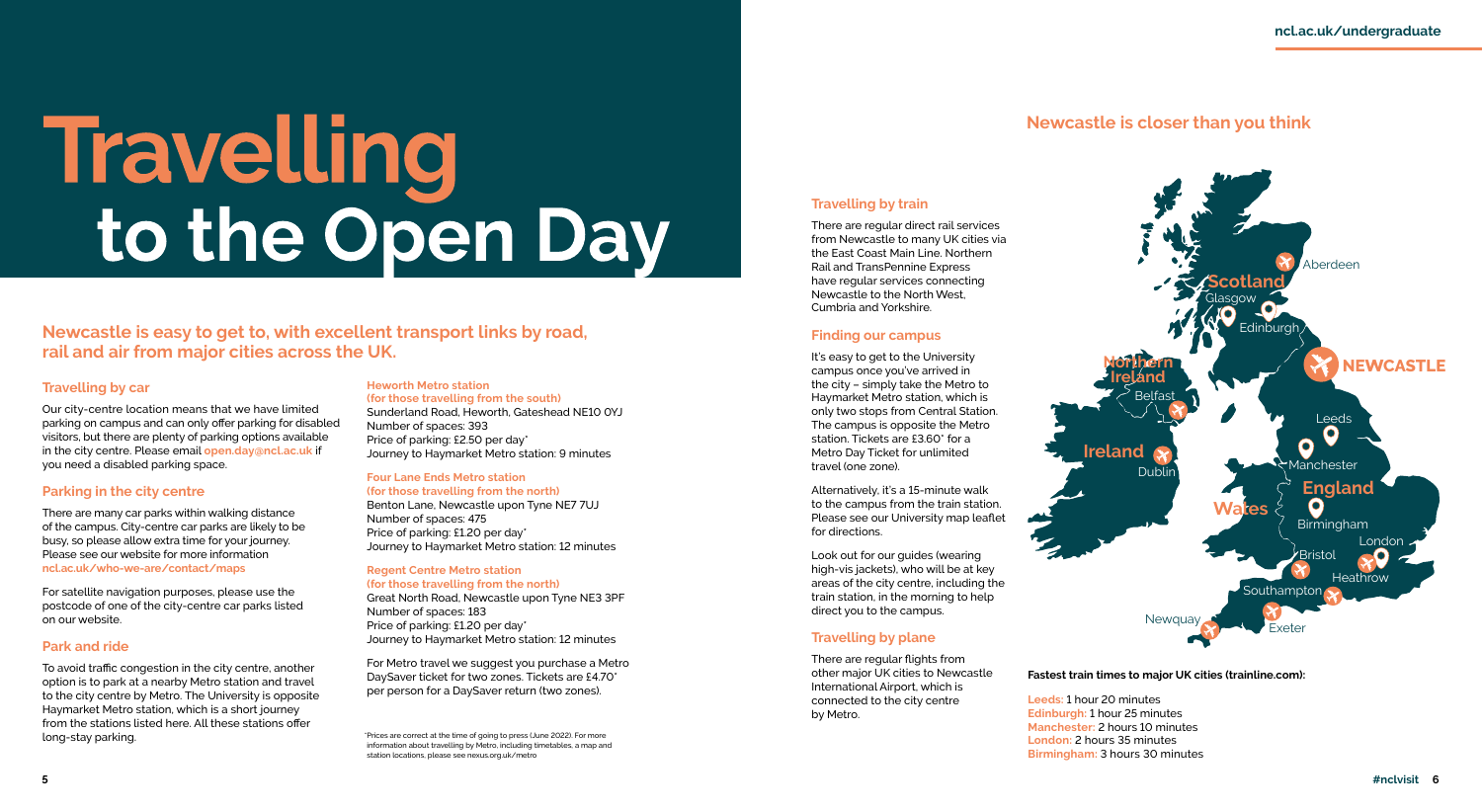## **Our beautiful campus is surprisingly compact and easy to get around. Explore in your own time or take a guided tour.**

Go on a guided tour of the campus led by one of our student guides.

#### **Campus tours**

Collect your ticket from the marquee opposite the Students' Union (map ref 5). Tours run every 30 minutes from 9.30–3.30 and take approximately 30-45 minutes.

#### **Explore on your own**

If you don't have time for a guided tour, here are some of the main buildings and areas that you might see when you're walking to different activities.

#### **1. King's Gate**

This may be the first building you see when you arrive. It's home to our student support services such as Accommodation and Student Wellbeing. Next to King's Gate you'll find The Grand, a popular coffee stop on campus.

# **2. Students' Union**

The Grade II listed Students' Union building is the social hub of campus. You'll find everything from societies to the student newspaper, a Co-op shop and places to eat here, including a Subway and Domino's Pizza. Tours of the building run throughout the day, or pop in and look around at your leisure.

#### **3. Northern Stage |**

Opposite the Students' Union and across the lawn you'll see Northern Stage, the largest producing theatre company in the North East.

#### **4. The Arches**

The Arches is one of the most iconic parts of campus. The tower was built in 1911 in honour of King Edward VII. Look closely and you might spot his statue which still looks out over campus.

#### **5. The Old Quadrangle**

Through the Arches you'll find one of the greenest parts of our campus – the Old Quadrangle. In 1947 the Quad was turned into a formal garden dedicated to Newcastle University staff and students who died in the two World Wars. To your left is the Armstrong Building and inside you'll find King's Hall, where graduation ceremonies are held.

# **6. Student Forum**

The Student Forum is a relaxing outdoor social space at the heart of the campus. Sit down and soak up the atmosphere under the watchful gaze of Newcastle University graduate Joseph Hillier's sculptures. Head through the Jubilee Arches and see the Martin Luther King statue, which was commissioned to mark the 50th anniversary of his visit to accept an honorary degree from Newcastle.

#### **7. The Hatton Gallery**

To the right of the Arches on King's Road you'll see the Hatton Gallery, which houses a diverse range of exhibitions and recently underwent a multi-million pound redevelopment. It also provides a platform for our Fine Art students to exhibit their work. Pop in to see the latest exhibitions.

#### **8. Sports Centre**

Sport is big at Newcastle – we're a top 10 University for sport (British Universities and Colleges rankings). We've invested £32 million in our facilities to provide you with more opportunities to take part in sport and exercise.

# **9. Great North Museum: Hancock**

The Great North Museum: Hancock includes a range of fascinating exhibitions, from a scale replica T-Rex skeleton to mummies from Ancient Egypt. Entry is free and the University is a leading partner in the museum.

# **10. Philip Robinson Library**

Our main University library is open 24 hours a day, seven days a week during term time, and there's also a café inside if you're ready for a break.

# **Where to eat**

There are lots of places on campus where you can stop for a drink or a bite to eat at the Open Day. Some of the places are highlighted here and you'll find others on page 26 of this programme, and on our main University map.

# Explore<br>Vour campus

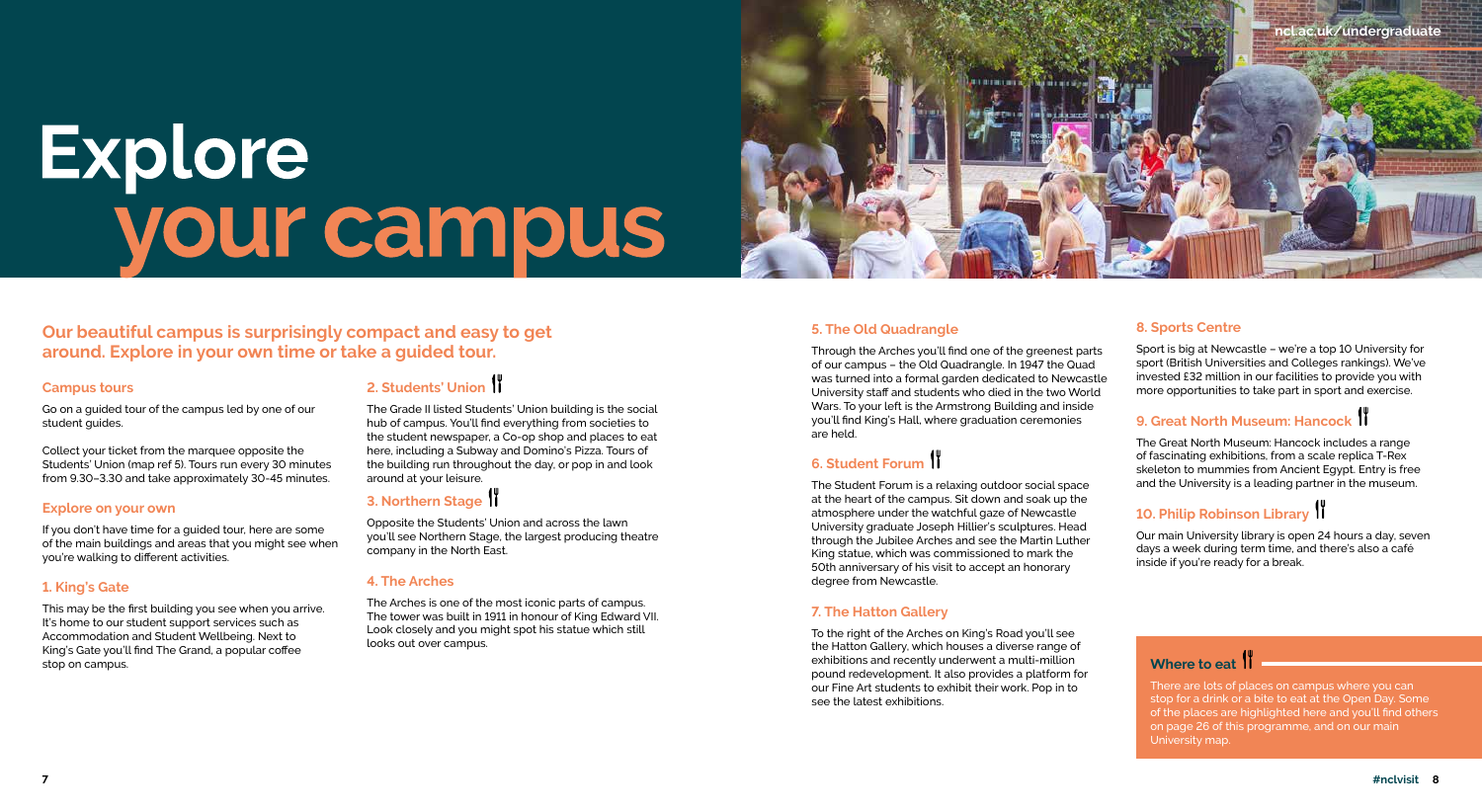# **Student Life Sessions**

# **Tours**

**Attend our Student Life and Applying to Newcastle sessions to learn about careers support, the application process and discover more about the many opportunities to expand your experience outside of your degree.**

# **Take a look around our outstanding facilities and learn more about the opportunities available.**

| <b>Session</b>                    | <b>Description</b>                                                                                                                                                                           | Location                                          | Room                                  | <b>Times</b>                                |
|-----------------------------------|----------------------------------------------------------------------------------------------------------------------------------------------------------------------------------------------|---------------------------------------------------|---------------------------------------|---------------------------------------------|
| Applying to<br><b>Newcastle</b>   | Hear from our Admissions Team. Topics covered will include<br>applications to places, how we make decisions and what<br>we look for in personal statements and references.                   | Herschel Building<br>(map ref 17)                 | <b>Curtis Auditorium</b>              | 9.15-9.45<br>11.30-12.00<br>1.00-1.30       |
| Your career                       | Find out about the opportunities to enhance your future<br>through study abroad and work placements. Discover<br>more about the support available from our multi award-                      | The Frederick<br>Douglass Centre<br>(map ref 106) | Ground Floor.<br>Room G.41            | 9.30-10.00                                  |
|                                   | winning Careers Service and the fantastic job prospects<br>for Newcastle graduates.                                                                                                          | <b>Herschel Building</b><br>(map ref 17)          | Lecture Theatre 1                     | 1.30-2.00                                   |
| <b>PARTNERS</b>                   | Our PARTNERS Programme offers a range of support                                                                                                                                             | <b>Herschel Building</b>                          | Curtis Auditorium                     | 10.00-10.30                                 |
|                                   | and opportunities to help you make a successful<br>application to Newcastle University. By participating in                                                                                  | (map ref 17)                                      | Lecture Theatre 1                     | 12.30-1.00                                  |
|                                   | the programme you could receive an offer which is up to<br>three grades lower than the standard offer.                                                                                       |                                                   | Lecture Theatre 2                     | 3.00-3.30                                   |
| Go abroad                         | Find out about opportunities to study or work abroad<br>as part of your degree, and how the experience can<br>enhance your future prospects.                                                 | <b>Herschel Building</b><br>(map ref 17)          | Lecture Theatre 2                     | 10.30-11.00<br>12.00-12.30<br>$2.15 - 2.45$ |
| <b>Student life</b>               | A relaxed session where you can hear from our student<br>panel about what it's like to be a student at Newcastle<br>with the opportunity to ask questions.                                   | <b>Herschel Building</b><br>(map ref 17)          | <b>Curtis Auditorium</b>              | 10.45-11.15<br>$2.15 - 2.45$                |
|                                   |                                                                                                                                                                                              | The Frederick<br>Douglass Centre<br>(map ref 106) | Ground Floor.<br>Room G.41            | 12.00-12.30                                 |
| Sport and fitness<br>at Newcastle | Learn more about our multi-million pound investment in<br>sports facilities, the many student-led sports clubs you<br>can get involved in and opportunities to compete at a<br>higher level. | Dental School<br>(map ref 63)                     | Ground Floor.<br>Lecture<br>Theatre C | 11.30-12.00<br>2.30-3.00                    |
| <b>Newcastle Helix</b>            | Welcome to Newcastle Helix, Discover Newcastle's<br>innovation district, Newcastle University's role and what<br>the future holds for students and staff working there.                      | The Frederick<br>Douglass Centre<br>(map ref 106) | Ground Floor.<br>Room G.56            | 11.30-12.00<br>1.45-2.15                    |

|                                    | <b>Tour</b>                                                                                                                                                                                       | Location                                                                    | <b>Times</b>                                                                                    |
|------------------------------------|---------------------------------------------------------------------------------------------------------------------------------------------------------------------------------------------------|-----------------------------------------------------------------------------|-------------------------------------------------------------------------------------------------|
| Accommodation                      | Tours are running throughout the day. See pages<br>23-24 for more information or pick up a copy of our<br>handy Accommodation Tours leaflet for quick reference.                                  | Herschel car park<br>(map ref 17)                                           | $9.00 - 3.30$                                                                                   |
| Language<br><b>Resource Centre</b> | The award-winning Language Resource Centre provides<br>language-learning materials in over 150 languages. See<br>facilities and find out more about the opportunities available.                  | Language Resource<br>Centre, Old Library<br>Building (map ref 26)           | 9.30-3.30                                                                                       |
| <b>Libraries</b>                   | Our Library Service holds the prestigious Customer Service<br>Excellence award for the quality of its services. Take a look<br>around our fantastic facilities. Staff and students will be in our | Philip Robinson Library -<br>main library<br>(map ref 35)                   | $9.00 - 4.00$                                                                                   |
|                                    | libraries throughout the day to explain the libraries' services<br>and wealth of resources, and to answer your queries.                                                                           | Law Library -<br>Newcastle Law School<br>(map ref 38)                       |                                                                                                 |
|                                    |                                                                                                                                                                                                   | Walton Library -<br><b>Medical School</b><br>(map ref 60)                   |                                                                                                 |
| <b>Newcastle Helix</b>             | This guided walking tour will show you Newcastle's innovation<br>district and reveal the detail behind the scheme.                                                                                | Meet at the gazebo<br>in Science Square,<br>Newcastle Helix<br>(map ref 66) | 9.15-10.15<br>12.15-1.15                                                                        |
| Sport                              | See our sport facilities, find out about the many student-led<br>sports clubs you can get involved in and opportunities to<br>receive sports scholarships.                                        | <b>Sports Centre</b><br>(map ref 70)                                        | $9.15 - 3.45$                                                                                   |
| <b>Students' Union</b>             | See our Students' Union (NUSU) and find out more about the<br>clubs and societies you can join as a student here.                                                                                 | Students' Union<br>reception<br>(map ref 5)                                 | Tours will run from<br>9.30 then every 30<br>minutes with the<br>last tour departing<br>at 2.30 |

#### **Sport**

As one of the UK's top universities for sport, we've invested £32 million in our sporting infrastructure to bring you a range of new and refurbished sports facilities.

Attend the sport talk or visit the stand to find out more about these exciting developments and the opportunities for you to get involved in sport at Newcastle.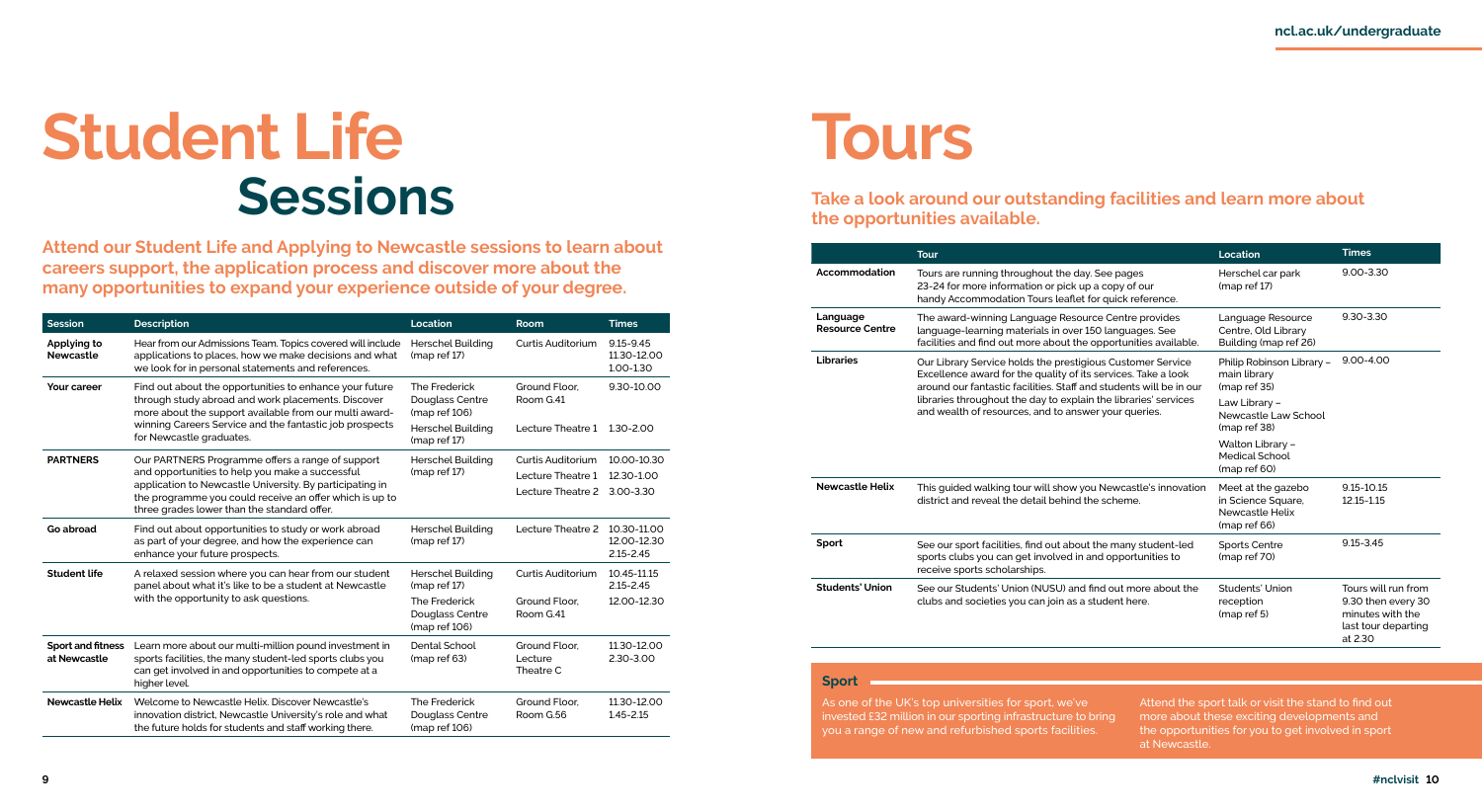#### **Lindisfarne Room, Hadrian Building, 9.00– 4.00 (map ref 4)**

Find out more about the areas below and speak to staff on a one-to-one basis. If you have any questions about our Open Day, head to our helpdesk and our friendly team will be able to assist.

#### **Go abroad**

Discover more about opportunities to study or work abroad in Europe and beyond as part of your course.

#### **Accommodation**

Find out about the great-value range of student accommodation available at Newcastle, and how to apply.

#### **Admissions**

Speak to staff from our Admissions team about how to apply and what happens with your application once you've applied.

#### **PARTNERS –**

#### **supported entry to Newcastle University**

The PARTNERS Programme is our access programme and is open to eligible students across the UK. Applicants receive a PARTNERS offer which could be up to three grades lower than the standard offer and will take part in an academic summer school. PARTNERS also includes a programme of support which helps students to develop essential skills and prepare them for university.

#### **City information**

Speak to staff from NewcastleGateshead Initiative to find more about life in one of Britain's most exciting student cities.

#### **Careers**

Our Careers Service is one of the best, largest and most innovative in the UK. Find out about the support on offer, work placement opportunities and graduate job prospects.

#### **Work placements**

Find out how we can support students with work placements.

#### **Sport**

Discover the huge range of sports that you can get involved in at Newcastle, whatever your ability, and our range of sports scholarships to support talented students.

#### **Student Wellbeing**

Find out about the free, professional and confidential support you could receive as a student at Newcastle.

#### **Student finance**

Information about tuition fees, student loans, scholarships, and the financial support and advice available at Newcastle.

#### **University Wide Language Programme**

Find out more about the free language classes open to all students, which are offered by our School of Modern Languages.

#### **The University Estate**

Meet our Estate team to find out about campus investment, how we manage the environment and sustainability, and how we ensure the safety of our students.

## **Teachers' and Careers Advisers' Drop-in**

Armstrong Building, Ground Floor, Rooms G.69/70 9.00-4.00, (map ref 22) **(Friday only)**.

Teachers and other school staff are welcome to join us in the teachers' lounge for complimentary refreshments. Come along and find out how we can support you and your students on their path to University.

# Student Experience Hub

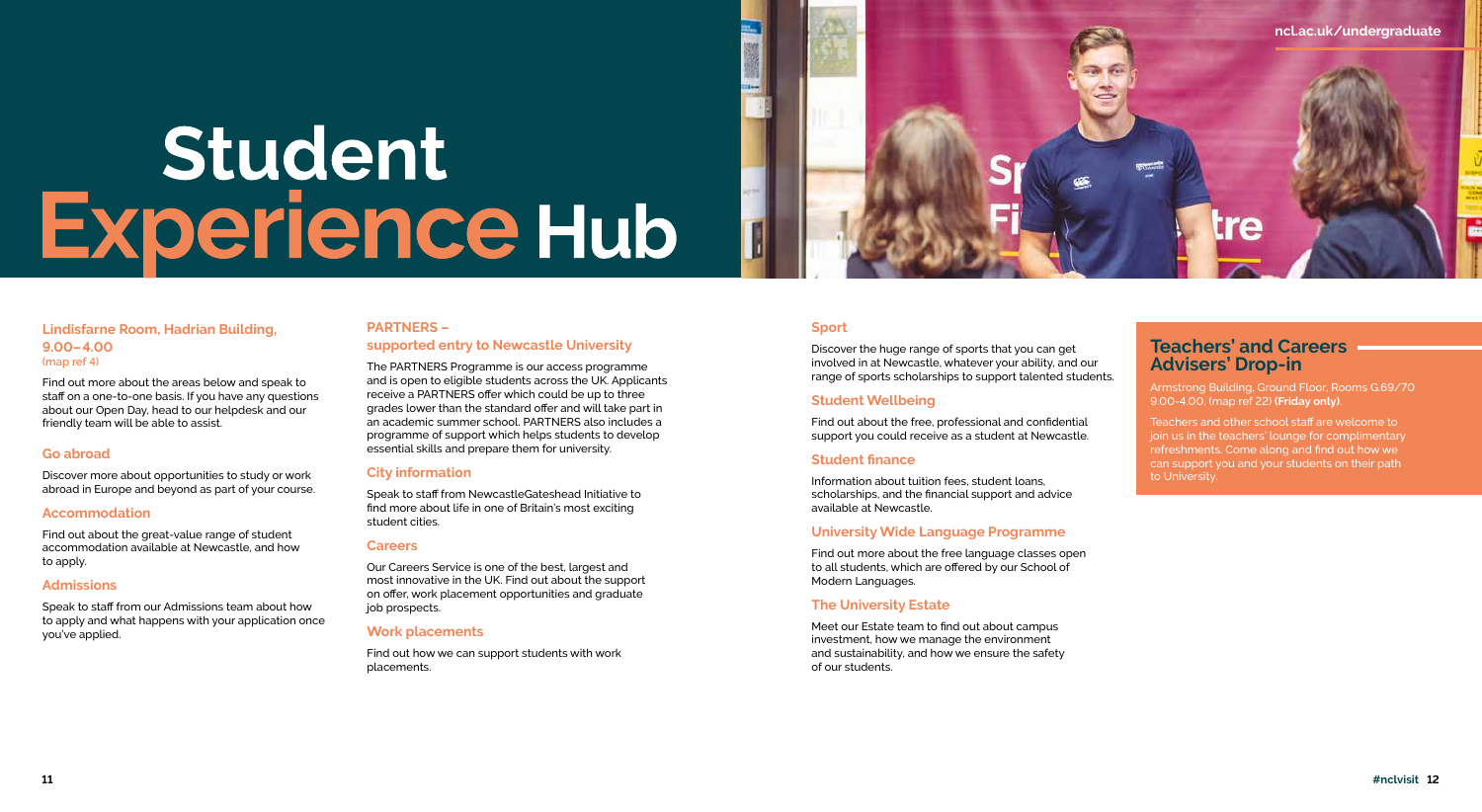**Discover all you need to know about the subjects you're interested in and meet staff and students from those areas.** 

Use the table below to find out about the talks, tours, and taster sessions you can take part in, and get a real feel for what it's like to study with us. Visit our subject stands located throughout our teaching buildings and chat to staff on an individual basis.

If you're attending any sessions taking place at Newcastle Helix, you can get a shuttle bus from King's Road. Please allow at least 15 minutes for the journey in case of traffic.

## **Shuttle bus to Newcastle Helix**

You can also walk - it will take approximately 15 minutes and there will be students to signpost you along the route.

| Subject                                       | Activity        | <b>Building</b>             | Room                    | Time(s)       | Map ref |
|-----------------------------------------------|-----------------|-----------------------------|-------------------------|---------------|---------|
| <b>Agriculture, Animal and Plant Sciences</b> |                 |                             |                         |               |         |
| <b>Agriculture</b>                            | Subject session | <b>Agriculture Building</b> | 3rd Floor.<br>Room 3.02 | $2.00 - 2.50$ | 16      |
|                                               | Subject stand   | Agriculture Building        | Foyer                   | $9.00 - 4.00$ | 16      |
| <b>Animal Science</b>                         | Subject session | Agriculture Building        | 3rd Floor,<br>Room 3.05 | 12.30-1.20    | 16      |
|                                               | Subject stand   | Agriculture Building        | Foyer                   | $9.00 - 4.00$ | 16      |
| <b>Applied Plant Science</b>                  | Subject session | Agriculture Building        | 3rd Floor.<br>Room 3.02 | 11.30-12.20   | 16      |
|                                               | Subject stand   | Agriculture Building        | Foyer                   | $9.00 - 4.00$ | 16      |

| <b>Subject</b>                | Activity                                                                    | <b>Building</b>                    | Room                                           | Time(s)                                | Map ref |
|-------------------------------|-----------------------------------------------------------------------------|------------------------------------|------------------------------------------------|----------------------------------------|---------|
| Archaeology                   |                                                                             |                                    |                                                |                                        |         |
| Archaeology                   | Subject session                                                             | Armstrong Building                 | 1st Floor.<br>Room 1.06                        | 11.00-11.50<br>$2.30 - 3.20$           | 22      |
|                               | <b>Taster session</b>                                                       | Armstrong Building                 | 1st Floor.<br>Room 1.06                        | 12.00-12.30<br>3.30-4.00               | 22      |
|                               | Subject stand                                                               | Armstrong Building                 | Ground Floor.<br>King's Hall                   | 9.00-4.00                              | 22      |
| Architecture                  |                                                                             |                                    |                                                |                                        |         |
| Architecture                  | Subject talk and<br>tour of facilities                                      | Armstrong Building                 | 2nd Floor.<br>Room 2.16                        | 10.00-10.50<br>12.30-1.20<br>2.30-3.20 | 22      |
|                               | <b>Taster session</b>                                                       | The Henry Daysh<br><b>Building</b> | 5th Floor.<br>Room 5.08                        | 2.00-3.00                              | 32      |
|                               | Subject stand                                                               | The Henry Daysh<br><b>Building</b> | Lower Ground<br>Floor                          | $9.00 - 4.00$                          | 32      |
| Architecture<br>and Urban     | Subject talk and<br>tour of facilities                                      | Armstrong Building                 | 2nd Floor.<br>Room 2.16                        | 11.00-11.50<br>1.30-2.20               | 22      |
| Planning                      | Subject stand                                                               | The Henry Daysh<br><b>Building</b> | Lower Ground<br>Floor                          | 9.00-4.00                              | 32      |
| <b>Biology</b>                |                                                                             |                                    |                                                |                                        |         |
| <b>All Biology</b><br>degrees | Subject stands                                                              | <b>Ridley Building 2</b>           | Ground Floor.<br>Rooms 1.55<br>and 1.57        | $9.00 - 4.00$                          | 52      |
| <b>Biology</b><br>and Zoology | Subject session and<br>tour of facilities                                   | <b>Ridley Building 2</b>           | Ground Floor.<br><b>Room 1.65</b>              | 9.45-10.45<br>11.30-12.30<br>2.00-3.00 | 52      |
| <b>Beyond Biology</b>         | Find out more about Biology-<br>related subjects available at<br>Newcastle. | <b>Ridley Building 2</b>           | Ground Floor,<br><b>Rooms 1.55</b><br>and 1.57 | 9.00-4.00                              | 52      |

# **Find the degree for you**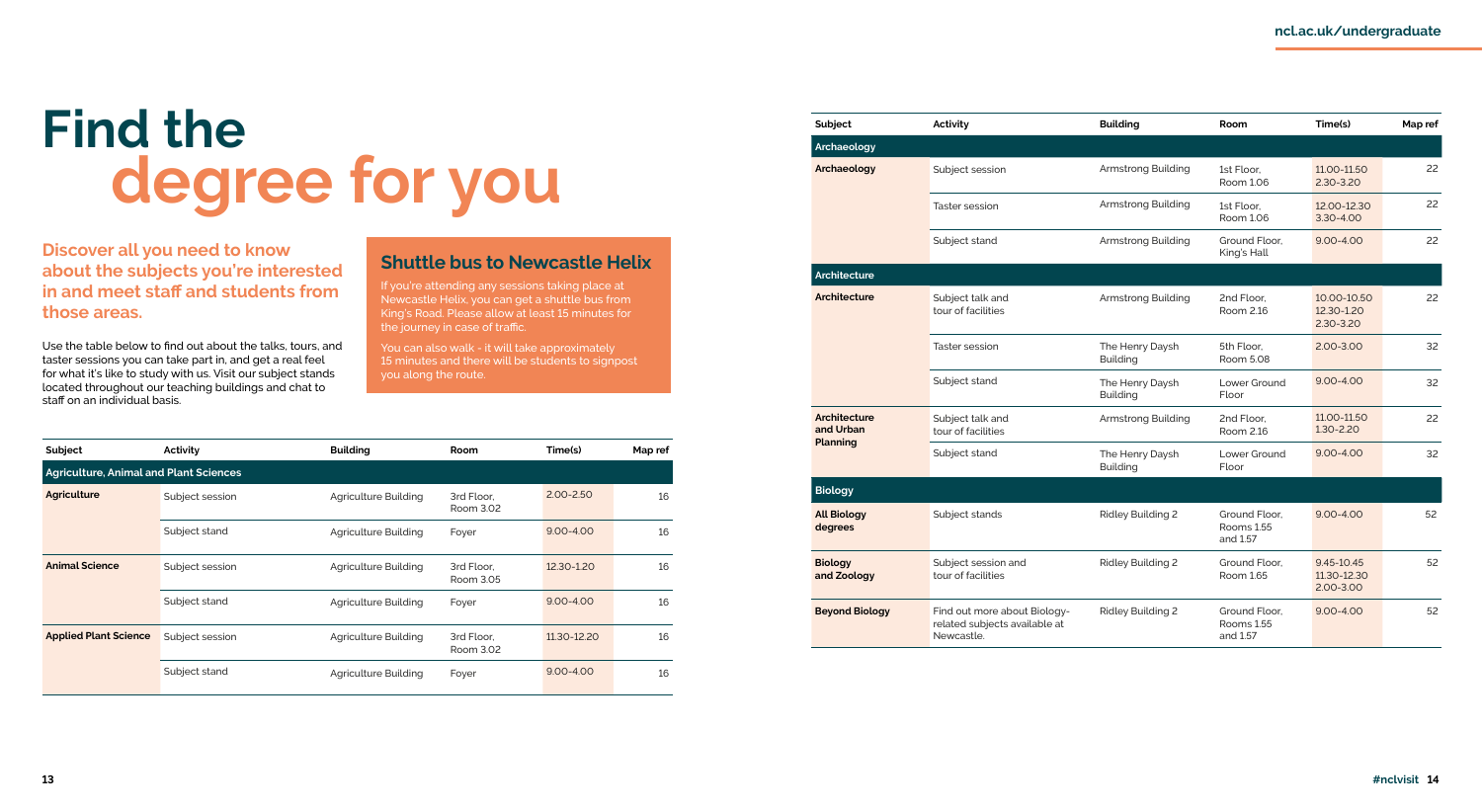| <b>Subject</b>                                                                      | Activity                                                                                          | <b>Building</b>                  | Room                                                        | Time(s)                               | Map ref |
|-------------------------------------------------------------------------------------|---------------------------------------------------------------------------------------------------|----------------------------------|-------------------------------------------------------------|---------------------------------------|---------|
| <b>Biomedical and Biomolecular Sciences</b>                                         |                                                                                                   |                                  |                                                             |                                       |         |
| <b>Biomedical and</b><br><b>Biomolecular Sciences</b>                               | Subject session                                                                                   | <b>Medical School</b>            | 1st Floor.<br>David Shaw<br>Lecture Theatre                 | 10.00-10.45<br>12.00-12.45            | 60      |
|                                                                                     | Subject stand                                                                                     | <b>Medical School</b>            | 1st Floor.<br>David Shaw<br><b>Lecture Theatre</b><br>Fover | $9.00 - 4.00$                         | 60      |
|                                                                                     | Business and business-related degrees (shuttle bus available to the sessions below - see page 13) |                                  |                                                             |                                       |         |
| <b>All Business School</b><br>degrees                                               | Drop-in to meet staff and<br>current students                                                     | The Frederick<br>Douglass Centre | <b>Ground Floor</b><br>Foyer                                | $9.00 - 4.00$                         | 106     |
| <b>Accounting and</b><br><b>Finance (including</b><br><b>Flying Start with PwC)</b> | Subject session                                                                                   | The Frederick<br>Douglass Centre | Ground Floor.<br>Room G.06                                  | 10.00-10.45<br>1.00-1.45              | 106     |
| <b>Business and</b><br><b>International Business</b><br><b>Management</b>           | Subject session                                                                                   | The Frederick<br>Douglass Centre | Ground Floor.<br>Room G.41                                  | 10.30-11.45                           | 106     |
|                                                                                     |                                                                                                   |                                  | Ground Floor.<br>Room G.56                                  | 12.15-1.00<br>$2.30 - 3.15$           |         |
| <b>Economics</b>                                                                    | Subject session                                                                                   | The Frederick<br>Douglass Centre | Ground Floor.<br>Room G.56                                  | 10.15-11.00                           | 106     |
|                                                                                     |                                                                                                   |                                  | Ground Floor.<br>Room G.41                                  | 1.15-2.00                             |         |
| <b>Marketing</b>                                                                    | Subject session                                                                                   | The Frederick<br>Douglass Centre | Ground Floor.<br>Room G.06                                  | 11.00-11.45<br>$2.00 - 2.45$          | 106     |
| <b>Chemistry</b>                                                                    |                                                                                                   |                                  |                                                             |                                       |         |
| Chemistry                                                                           | Subject session and<br>tour of facilities                                                         | <b>Bedson Building</b>           | 2nd Floor.<br>Room 2.76                                     | 9.30-11.00<br>11.30-1.00<br>1.30-3.00 | 20      |
|                                                                                     | Subject stand                                                                                     | <b>Bedson Building</b>           | 2nd Floor.<br>Room 2.51                                     | $9.00 - 4.00$                         | 20      |

| Subject                                                                     | Activity                                                                     | <b>Building</b>                          | Room                                                      | Time(s)                                    | Map ref |
|-----------------------------------------------------------------------------|------------------------------------------------------------------------------|------------------------------------------|-----------------------------------------------------------|--------------------------------------------|---------|
| <b>Classics and Ancient History</b>                                         |                                                                              |                                          |                                                           |                                            |         |
| <b>Classics and Ancient</b><br><b>History</b>                               | Subject session                                                              | Armstrong Building                       | 1st Floor,<br>Room 1.06                                   | 9.15-10.05<br>12.45-1.35                   | 22      |
|                                                                             | <b>Taster session</b>                                                        | Armstrong Building                       | 1st Floor.<br>Room 1.06                                   | 10.15-10.45<br>$1.45 - 2.15$               | 22      |
|                                                                             | Subject stand                                                                | Armstrong Building                       | Ground Floor.<br>King's Hall                              | $9.00 - 4.00$                              | 22      |
| <b>Combined Honours</b>                                                     |                                                                              |                                          |                                                           |                                            |         |
| <b>Combined</b><br><b>Honours</b>                                           | Subject session                                                              | The Henry Daysh<br><b>Building</b>       | Ground Floor.<br>Room G.13                                | 10.00-10.50<br>$2.00 - 2.50$               | 32      |
|                                                                             | Subject stand                                                                | Armstrong Building                       | Ground Floor.<br>King's Hall                              | $9.00 - 4.00$                              | 22      |
|                                                                             | Computer Science (shuttle bus available to the sessions below - see page 13) |                                          |                                                           |                                            |         |
| <b>Computer Science</b>                                                     | Subject session                                                              | <b>Urban Sciences</b><br><b>Building</b> | 1st Floor.<br>Lecture Theatre<br>1.006                    | 10.00-10.50<br>11.30-12.20<br>1.00-1.50    | 105     |
|                                                                             | Tour of facilities                                                           | <b>Urban Sciences</b><br><b>Building</b> | Meet in the Atrium                                        | 10.50-11.10<br>12.20-12.40<br>1.50-2.10    | 105     |
|                                                                             | Subject stand                                                                | <b>Urban Sciences</b><br><b>Building</b> | Atrium                                                    | $9.00 - 4.00$                              | 105     |
| <b>Dentistry</b>                                                            |                                                                              |                                          |                                                           |                                            |         |
| <b>Dentistry</b>                                                            | Subject session                                                              | <b>Medical School</b>                    | 1st Floor.<br>David Shaw<br>Lecture Theatre               | $2.00 - 2.45$                              | 60      |
|                                                                             | Subject stand                                                                | Medical School                           | <b>Ridley Atrium</b>                                      | $9.00 - 4.00$                              | 60      |
| <b>Earth and Environmental Sciences</b>                                     |                                                                              |                                          |                                                           |                                            |         |
| <b>Earth Science and</b><br><b>Environmental Science</b> tour of facilities | Subject session and                                                          | <b>Agriculture Building</b>              | Ground Floor.<br>Clement<br>Stephenson<br>Lecture Theatre | 10.00-11.30<br>12.30-2.00<br>$2.30 - 4.00$ | 16      |
|                                                                             | Subject stand                                                                | <b>Agriculture Building</b>              | Foyer                                                     | $9.00 - 4.00$                              | 16      |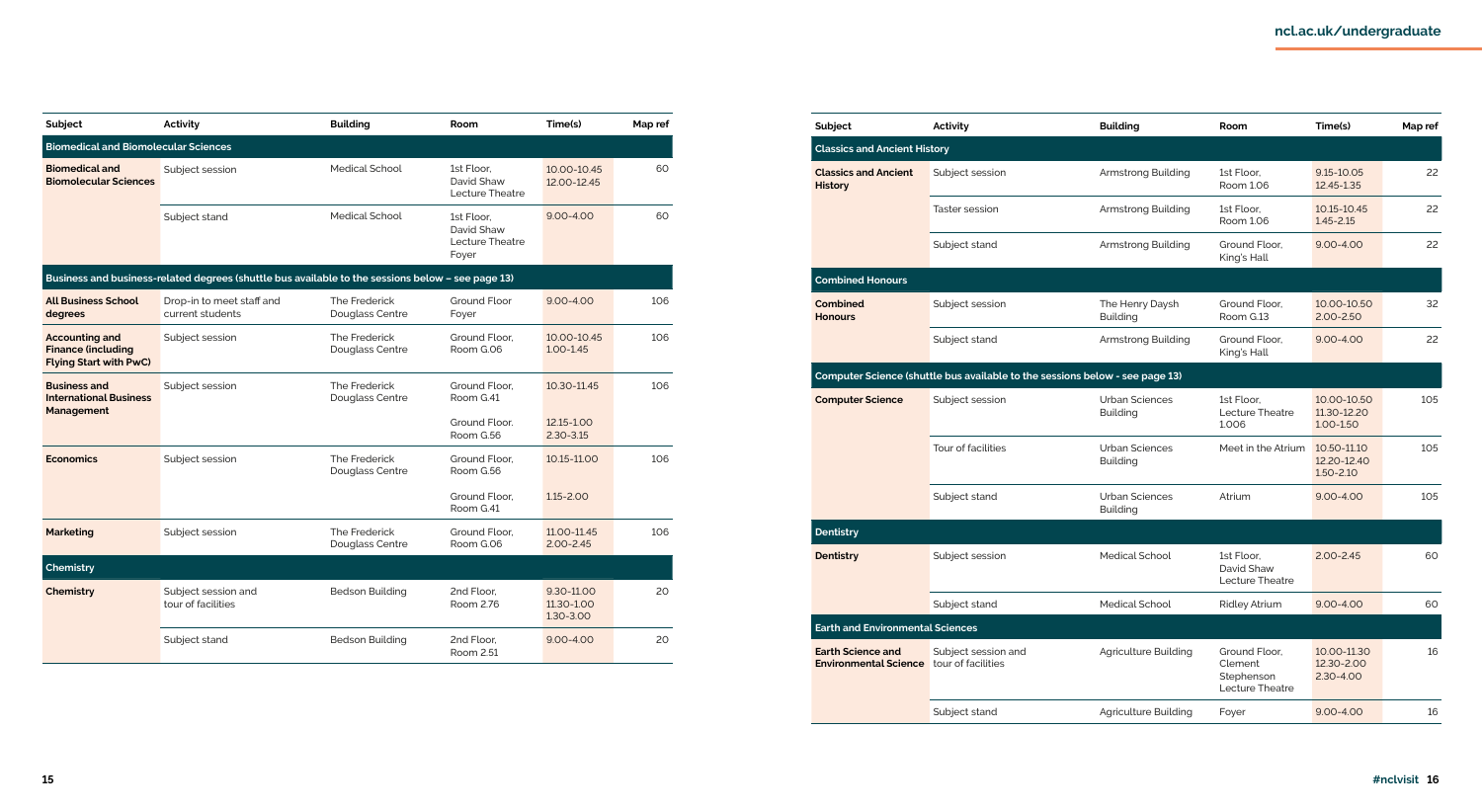| Subject                                                          | Activity                                    | <b>Building</b>                   | Room                                            | Time(s)                      | Map ref |
|------------------------------------------------------------------|---------------------------------------------|-----------------------------------|-------------------------------------------------|------------------------------|---------|
| <b>Education</b>                                                 |                                             |                                   |                                                 |                              |         |
| <b>Education</b>                                                 | Subject session                             | King George VI<br><b>Building</b> | 1st Floor.<br>Lecture Theatre 5                 | 11.00-11.50<br>12.00-12.50   | 19      |
|                                                                  | Subject stand                               | Armstrong Building                | Ground Floor,<br>King's Hall                    | $9.00 - 4.00$                | 22      |
| <b>Engineering</b>                                               |                                             |                                   |                                                 |                              |         |
| <b>All Engineering</b><br>degrees                                | Subject stands                              | Friday:<br>Devonshire Building    | <b>Ground Floor</b><br>Fover, Rooms<br>G21/G22  | $9.00 - 4.00$                | 48      |
|                                                                  |                                             | Saturday:<br><b>Boiler House</b>  | Main event space                                | $9.00 - 4.00$                | 10      |
|                                                                  | Introduction to Engineering<br>at Newcastle | Friday:<br>Devonshire Building    | <b>Ground Floor</b><br>Foyer, Rooms<br>G21/G22  | 10.00-10.35<br>$2.00 - 2.35$ | 48      |
|                                                                  |                                             | Saturday:<br><b>Boiler House</b>  | Main event space                                | 10.00-10.35<br>$2.00 - 2.35$ | 10      |
| <b>Chemical</b><br><b>Engineering</b>                            | Subject session and<br>tour of facilities   | Merz Court                        | 1st Floor Foyer                                 | 11.00-12.00<br>1.00-2.00     | 24      |
| <b>Civil</b><br><b>Engineering</b>                               | Subject session and<br>tour of facilities   | Cassie Building                   | 2nd Floor, Lecture<br>Theatre 2.32              | 11.00-12.00<br>2.00-3.00     | 49      |
| <b>Electrical and</b><br><b>Electronic</b><br><b>Engineering</b> | Subject session and<br>tour of facilities   | Merz Court                        | The Buttery                                     | 11.00-12.00<br>$2.00 - 3.00$ | 24      |
| <b>Marine Engineering</b><br>and Naval<br>Architecture           | Subject session and<br>tour of facilities   | Armstrong Building                | Ground Floor,<br>Room G.08                      | 10.00-11.00<br>1.00-2.00     | 22      |
| <b>Mechanical</b><br><b>Engineering</b>                          | Subject session and<br>tour of facilities   | <b>Bedson Building</b>            | Ground Floor.<br>Lecture Theatre 1<br>Room G.04 | 11.00-12.00<br>1.00-2.00     | 20      |
| <b>MEng Engineering</b>                                          | Subject session and<br>tour of facilities   | Armstrong Building                | Ground Floor.<br>Room G.17                      | 11.00-12.00<br>$2.00 - 3.00$ | 22      |
| Geospatial<br>Surveying,<br><b>Mapping &amp; GIS</b>             | Subject session and<br>tour of facilities   | Cassie Building                   | 2nd Floor, Lecture<br>Theatre 2.33              | 1.00-2.00                    | 49      |

| Subject                                                           | Activity                                                                  | <b>Building</b>                    | Room                                             | Time(s)                                    | Map ref |
|-------------------------------------------------------------------|---------------------------------------------------------------------------|------------------------------------|--------------------------------------------------|--------------------------------------------|---------|
|                                                                   | English Language, Linguistics and Literature (including Creative Writing) |                                    |                                                  |                                            |         |
| <b>English</b><br>Language                                        | Refreshments and meet<br>current students                                 | Percy Building                     | Café                                             | 11.00-3.30                                 | 23      |
| and Linguistics                                                   | Subject talk and<br>taster session                                        | Percy Building                     | Ground Floor.<br>Room G.13                       | 12.00-12.50<br>$2.00 - 2.50$               | 23      |
|                                                                   | Subject stand                                                             | Armstrong Building                 | Ground Floor.<br>King's Hall                     | 9.00-4.00                                  | 22      |
| <b>English</b><br><b>Literature</b>                               | Refreshments and meet<br>current students                                 | Percy Building                     | Café                                             | 11.00-3.30                                 | 23      |
| with Creative Writing                                             | Subject talk and<br>taster session                                        | Percy Building                     | Ground Floor.<br>Room G.05                       | 11.00-11.50<br>12.30-1.20<br>$2.30 - 3.20$ | 23      |
|                                                                   | Subject stand                                                             | Armstrong Building                 | Ground Floor,<br>King's Hall                     | 9.00-4.00                                  | 22      |
| <b>Fine Art</b>                                                   |                                                                           |                                    |                                                  |                                            |         |
| <b>Fine Art</b>                                                   | Subject session                                                           | King Edward VII<br><b>Building</b> | 2nd Floor.<br>Fine Art<br><b>Lecture Theatre</b> | 11.00-11.50<br>1.00-1.50                   | 29/30   |
|                                                                   | Tour of facilities followed<br>by refreshments                            | King Edward VII<br><b>Building</b> | 2nd Floor,<br>Fine Art<br>Lecture Theatre        | 11.50-12.20<br>1.50-2.20                   | 29/30   |
|                                                                   | Subject stand                                                             | Armstrong Building                 | Ground Floor.<br>King's Hall                     | 9.00-4.00                                  | 22      |
| <b>Food and Land Management</b>                                   |                                                                           |                                    |                                                  |                                            |         |
| <b>Agri-business</b><br><b>Management and</b>                     | Subject session                                                           | Agriculture Building               | 3rd Floor.<br>Room 3.05                          | 11.30-12.20                                | 16      |
| <b>Food Business</b><br><b>Management and</b><br><b>Marketing</b> | Subject stand                                                             | Agriculture Building               | Foyer                                            | 9.00-4.00                                  | 16      |
| Countryside<br><b>Management</b>                                  | Subject session                                                           | Agriculture Building               | 3rd Floor.<br>Room 3.02                          | 10.30-11.20                                | 16      |
|                                                                   | Subject stand                                                             | Agriculture Building               | Foyer                                            | $9.00 - 4.00$                              | 16      |
|                                                                   |                                                                           |                                    |                                                  |                                            |         |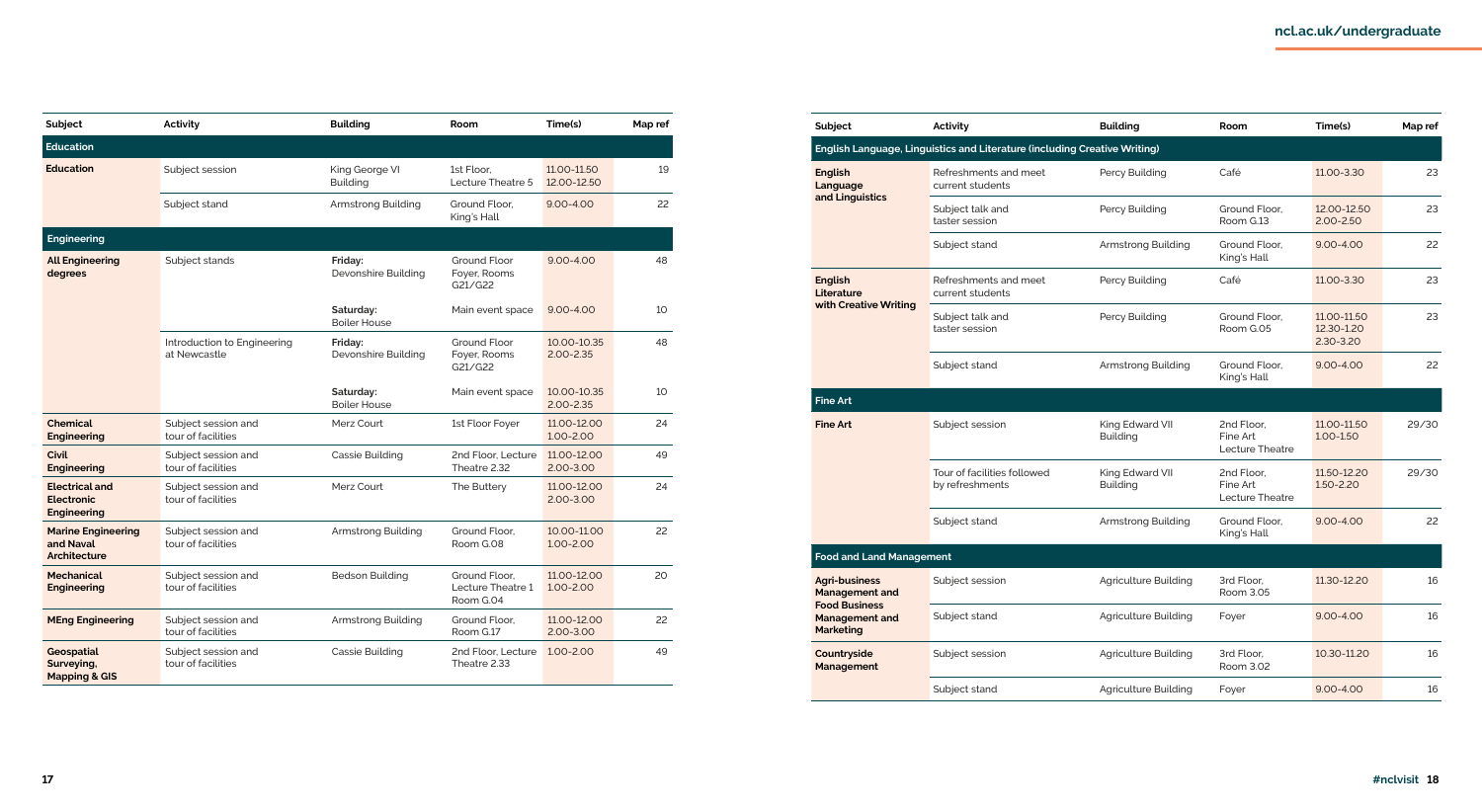| Subject                                            | Activity                                                                      | <b>Building</b>                                 | Room                                 | Time(s)                                                       | Map ref |
|----------------------------------------------------|-------------------------------------------------------------------------------|-------------------------------------------------|--------------------------------------|---------------------------------------------------------------|---------|
| Geography                                          |                                                                               |                                                 |                                      |                                                               |         |
| Geography                                          | Subject session                                                               | The Henry Daysh<br><b>Building</b>              | 1st Floor.<br>Room 1.02              | 10.30-11.20<br>1.00-1.50<br>$2.30 - 3.20$                     | 32      |
|                                                    | Subject stand                                                                 | The Henry Daysh<br><b>Building</b>              | <b>Ground Floor</b><br>Foyer         | $9.00 - 4.00$                                                 | 32      |
| Geography<br>and Beyond                            | Interested in Geography?<br>Find out more about<br>geography-related degrees. | The Henry Daysh<br><b>Building</b>              | 1st Floor,<br>Room 1.02              | 11.20-12.00                                                   | 32      |
| <b>History</b>                                     |                                                                               |                                                 |                                      |                                                               |         |
| <b>History</b>                                     | Subject session                                                               | Armstrong Building                              | 2nd Floor,<br><b>Room 2.98</b>       | 9.15-10.05<br>11.00-11.50<br>12.45-1.35<br>$2.30 - 3.20$      | 22      |
|                                                    | Friday only:<br><b>Taster session</b>                                         | Armstrong Building                              | 2nd Floor,<br><b>Room 2.98</b>       | Friday only:<br>12.00-12.30<br>$1.45 - 2.15$<br>$3.30 - 4.00$ | 22      |
|                                                    | Subject stand                                                                 | Armstrong Building                              | Ground Floor,<br>King's Hall         | $9.00 - 4.00$                                                 | 22      |
| Law                                                |                                                                               |                                                 |                                      |                                                               |         |
| Law                                                | Subject session                                                               | Newcastle Law School.<br><b>Windsor Terrace</b> | Ground Floor, Law<br>Lecture Theatre | 1.00-1.50<br>$3.00 - 3.50$                                    | 38      |
|                                                    | Subject stand                                                                 | Armstrong Building                              | Ground Floor,<br>King's Hall         | $9.00 - 4.00$                                                 | 22      |
| <b>Mathematics and Statistics</b>                  |                                                                               |                                                 |                                      |                                                               |         |
| <b>Mathematics</b><br>and Statistics               | Subject session                                                               | <b>Herschel Building</b>                        | Ground Floor.<br>Lecture Theatre 3   | 10.00-10.50<br>12.00-12.50<br>$2.00 - 2.50$                   | 17      |
|                                                    | Subject stand                                                                 | <b>Herschel Building</b>                        | Ground Floor<br>Foyer                | $9.00 - 4.00$                                                 | 17      |
| <b>Marine Biology and Marine Zoology</b>           |                                                                               |                                                 |                                      |                                                               |         |
| <b>Marine Biology and</b><br><b>Marine Zoology</b> | Subject session and<br>tour of facilities                                     | <b>Ridley Building 2</b>                        | Ground Floor.<br>Room 1.63           | 11.00-12.00<br>12.30-1.30<br>2.30-3.30                        | 52      |
|                                                    | Subject stand                                                                 | <b>Ridley Building 2</b>                        | Ground Floor.<br>Rooms 1.51/1.53     | $9.00 - 4.00$                                                 | 52      |

| Subject                                                                        | Activity                                                | <b>Building</b>                    | Room                                                | Time(s)                                                        | Map ref        |
|--------------------------------------------------------------------------------|---------------------------------------------------------|------------------------------------|-----------------------------------------------------|----------------------------------------------------------------|----------------|
|                                                                                | Media (including Digital Cultures), Journalism and Film |                                    |                                                     |                                                                |                |
| <b>Media, Journalism</b><br>and Film                                           | Subject stand                                           | Armstrong Building                 | Ground Floor.<br>King's Hall                        | $9.00 - 4.00$                                                  | 22             |
| <b>Film</b>                                                                    | Subject session                                         | <b>Culture Lab</b>                 | The Ballroom                                        | 12.00-12.50<br>3.00-3.50                                       | $\overline{7}$ |
| <b>Journalism</b>                                                              | Subject session                                         | Armstrong Building                 | 3rd Floor,<br>Room 3.38                             | 11.00-11.50<br>$2.00 - 2.50$                                   | 22             |
| <b>Media (including</b><br><b>Digital Cultures)</b>                            | Subject session                                         | Armstrong Building                 | 3rd Floor,<br>Room 3.38                             | 10.00-10.50<br>1.00-1.50                                       | 22             |
|                                                                                | <b>Medicine (including Accelerated Programme)</b>       |                                    |                                                     |                                                                |                |
| <b>Medicine</b><br><i><b>Including</b></i><br><b>Accelerated</b><br>Programme) | Subject session                                         | Dental School                      | Ground Floor.<br><b>RB Green Lecture</b><br>Theatre | $9.00 - 9.45$<br>11.00-11.45<br>$1.00 - 1.45$<br>$3.00 - 3.45$ | 63             |
|                                                                                | Subject stand                                           | <b>Medical School</b>              | <b>Ridley Atrium</b>                                | $9.00 - 4.00$                                                  | 60             |
| <b>Modern Languages</b>                                                        |                                                         |                                    |                                                     |                                                                |                |
| <b>Modern</b><br>Languages                                                     | Subject session                                         | Armstrong Building                 | 1st Floor,<br>Room 1.49                             | 10.00-10.50<br>$3.00 - 3.50$                                   | 22             |
|                                                                                | <b>Taster session</b>                                   | Armstrong Building                 | 1st Floor.<br>Room 1.49                             | 12.00-12.40                                                    | 22             |
|                                                                                | Subject stand                                           | The Henry Daysh<br><b>Building</b> | Lower Ground<br>Floor                               | $9.00 - 4.00$                                                  | 32             |
| <b>Music</b>                                                                   |                                                         |                                    |                                                     |                                                                |                |
| <b>Music</b>                                                                   | Subject session                                         | Armstrong Building                 | 1st Floor.<br><b>Room 1.48</b>                      | 11.00-11.50<br>$2.00 - 2.50$                                   | 22             |
|                                                                                | Subject stand                                           | Armstrong Building                 | Ground Floor.<br>King's Hall                        | $9.00 - 4.00$                                                  | 22             |
| <b>Nutrition and Dietetics</b>                                                 |                                                         |                                    |                                                     |                                                                |                |
| <b>Nutrition and Dietetics</b>                                                 | Subject session                                         | Dame Margaret<br>Barbour Building  | 3rd Floor,<br>Room 3.17                             | 10.00-10.45<br>12.00-12.45                                     | 110            |
|                                                                                | Subject stand                                           | Dame Margaret<br>Barbour Building  | <b>Ground Floor</b><br>Foyer                        | $9.00 - 4.00$                                                  | 110            |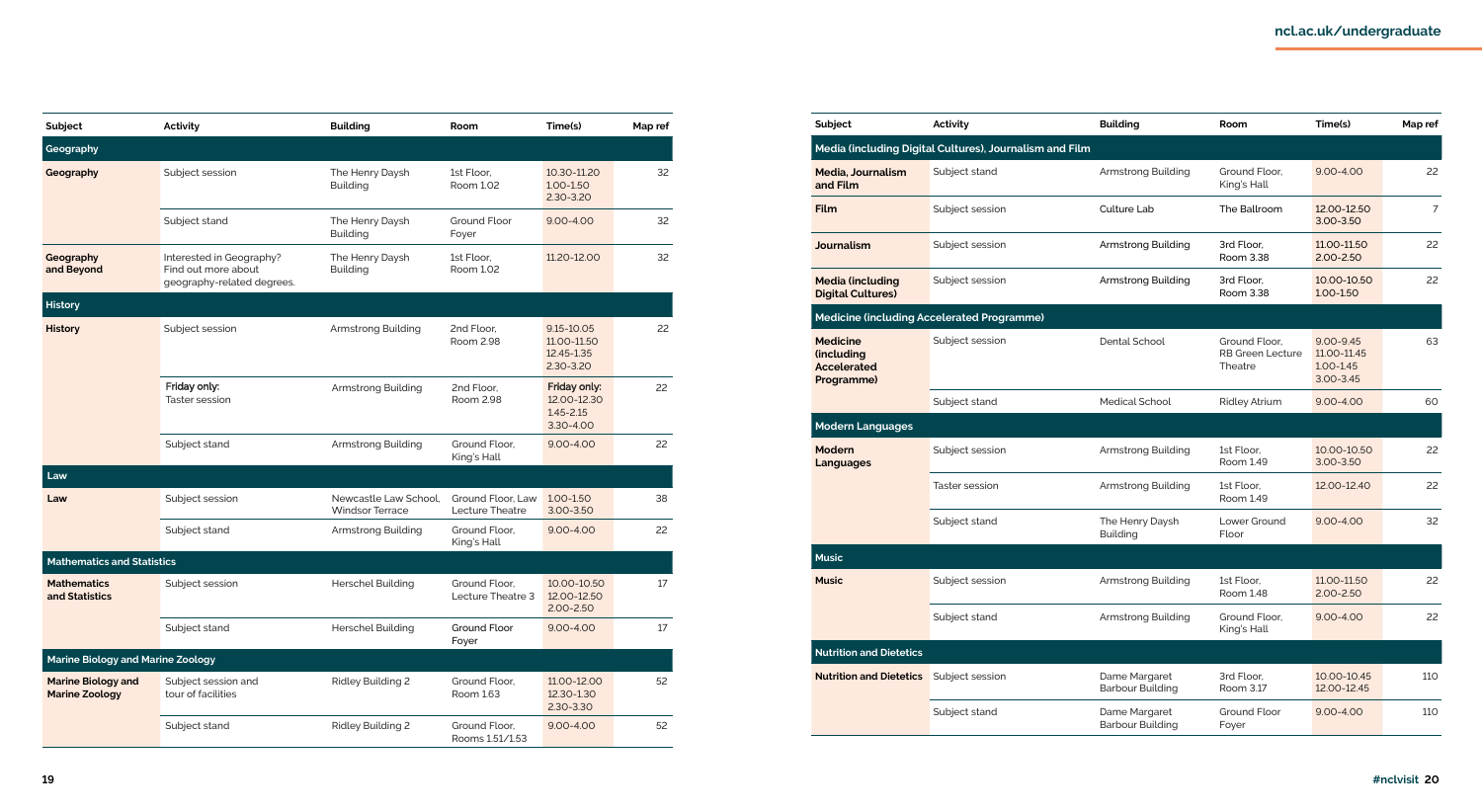| Subject                                               | Activity                     | <b>Building</b>                          | Room                                                | Time(s)                                       | Map ref |
|-------------------------------------------------------|------------------------------|------------------------------------------|-----------------------------------------------------|-----------------------------------------------|---------|
| Pharmacy                                              |                              |                                          |                                                     |                                               |         |
| Pharmacy                                              | Subject session              | <b>Dental School</b>                     | Ground Floor.<br>Lecture Theatre C                  | 10.00-10.45<br>1.00-1.45                      | 63      |
|                                                       | Subject stand                | <b>Medical School</b>                    | <b>Ridley Atrium</b>                                | $9.00 - 4.00$                                 | 60      |
| Philosophy                                            |                              |                                          |                                                     |                                               |         |
| Philosophy                                            | Subject session              | The Henry Daysh<br><b>Building</b>       | Ground Floor,<br>Room G.13                          | 11.00-11.50<br>1.00-1.50                      | 32      |
|                                                       | Subject stand                | The Henry Daysh<br><b>Building</b>       | Lower Ground<br>Floor                               | $9.00 - 4.00$                                 | 32      |
| <b>Physics</b>                                        |                              |                                          |                                                     |                                               |         |
| <b>Physics</b>                                        | Welcome and refreshments     | <b>Herschel Annex</b>                    | Level 3.<br>Lab <sub>1</sub>                        | 9.30-10.00<br>11.30-12.00                     | 18      |
|                                                       | Subject session and Lab demo | <b>Herschel Annex</b>                    | Level 3.<br>Lab <sub>1</sub>                        | 10.00-10.50<br>12.00-12.50                    | 18      |
|                                                       | Subject stand                | Herschel Building                        | <b>Ground Floor</b><br>Foyer                        | 9.00-4.00                                     | 17      |
| <b>Politics and International Relations</b>           |                              |                                          |                                                     |                                               |         |
| <b>Politics and</b><br><b>International Relations</b> | Subject session              | The Henry Daysh<br><b>Building</b>       | 6th Floor.<br>Postgraduate<br><b>Training Suite</b> | 11.30-12.20<br>1.00-1.50<br>$3.00 - 3.50$     | 32      |
|                                                       | Subject stand                | The Henry Daysh<br><b>Building</b>       | <b>Ground Floor</b><br>Foyer                        | $9.00 - 4.00$                                 | 32      |
| Psychology                                            |                              |                                          |                                                     |                                               |         |
| <b>Psychology</b>                                     | Subject session              | Dame Margaret<br><b>Barbour Building</b> | Ground Floor.<br>Lecture Theatre<br>G.01            | $9.00 - 9.45$<br>11.00-11.45<br>$2.00 - 2.45$ | 110     |
|                                                       | Subject stand                | Dame Margaret<br><b>Barbour Building</b> | <b>Ground Floor</b><br>Foyer                        | $9.00 - 4.00$                                 | 110     |

| Subject                                       | Activity                                                                                                          | <b>Building</b>                          | Room                                                | Time(s)                      | Map ref |
|-----------------------------------------------|-------------------------------------------------------------------------------------------------------------------|------------------------------------------|-----------------------------------------------------|------------------------------|---------|
| <b>Sociology</b>                              |                                                                                                                   |                                          |                                                     |                              |         |
| <b>Sociology</b>                              | Subject talk and<br>taster session                                                                                | The Henry Daysh<br><b>Building</b>       | 6th Floor.<br>Postgraduate<br><b>Training Suite</b> | 10.30-11.20<br>$2.00 - 2.50$ | 32      |
|                                               | Subject stand                                                                                                     | The Henry Daysh<br><b>Building</b>       | <b>Ground Floor</b><br>Foyer                        | $9.00 - 4.00$                | 32      |
| <b>Speech and Language Sciences</b>           |                                                                                                                   |                                          |                                                     |                              |         |
| <b>Speech and</b><br><b>Language Sciences</b> | Subject session and<br>tour of facilities                                                                         | King George VI<br><b>Building</b>        | 1st Floor.<br>Lecture<br>Theatre 6                  | 11.00-11.50<br>1.00-1.50     | 19      |
|                                               | Subject stand                                                                                                     | Armstrong Building                       | Ground Floor.<br>King's Hall                        | $9.00 - 4.00$                | 22      |
| <b>Sport and Exercise Science</b>             |                                                                                                                   |                                          |                                                     |                              |         |
| <b>Sport and Exercise</b><br><b>Science</b>   | Subject session                                                                                                   | Dame Margaret<br><b>Barbour Building</b> | Ground Floor.<br>Lecture Theatre<br>G.01            | 10.00-10.45<br>1.00-1.45     | 110     |
|                                               | Subject stand<br>Visit our stand to find out about<br>our new degree - MSci in<br>Nutrition and Exercise Science. | Dame Margaret<br><b>Barbour Building</b> | <b>Ground Floor</b><br>Foyer                        | $9.00 - 4.00$                | 110     |
| <b>Urban Planning</b>                         |                                                                                                                   |                                          |                                                     |                              |         |
| <b>Urban Planning</b>                         | Subject talk and<br>tour of facilities                                                                            | The Henry Daysh<br><b>Building</b>       | 2nd Floor.<br>Room 2.12                             | 10.00-10.50<br>12.30-2.20    | 32      |
|                                               | Subject stand                                                                                                     | The Henry Daysh<br><b>Building</b>       | Lower Ground<br>Floor                               | $9.00 - 4.00$                | 32      |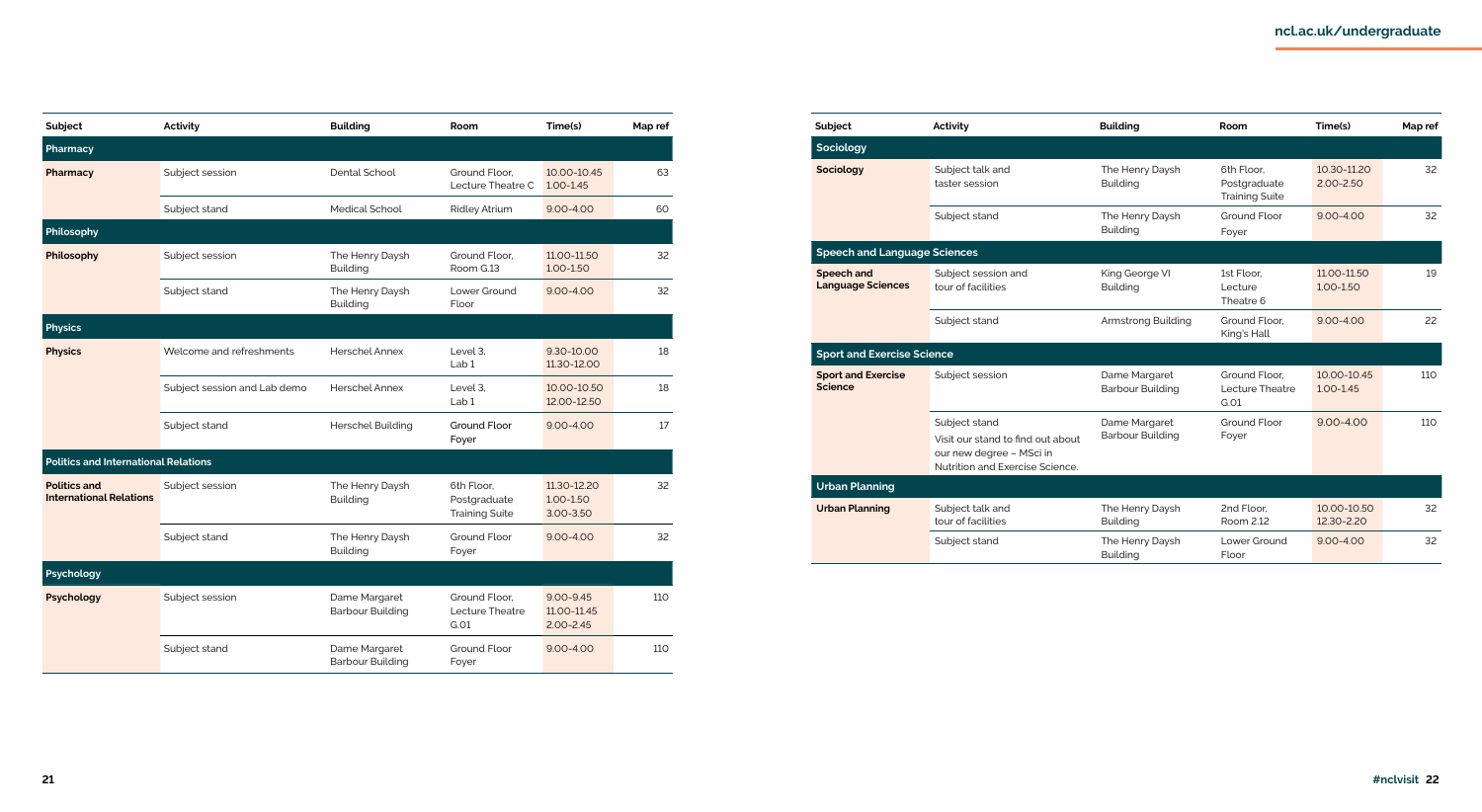

This is where you'll experience student life, make your first new friends, and where you'll start making your dreams a reality.

The accommodation sites listed below will be available for you to see at the Open Day giving you a flavour of what we have to offer. All sites open are within walking distance from the main part of our campus, but we also provide a shuttle bus service to two of the sites. Accessible transport will also be available to go to our accommodation sites if required. Come along and speak to our friendly team outside the Hadrian Building (map ref 4) for more information.

#### **Castle Leazes (map ref 75)**

Catered and self-catered accommodation is available at this bright and energetic student community next to Leazes Park. You'll find a spacious chill-out lounge, gaming area, TV room, and on-site computer cluster.

- 18 minutes' walk from the centre of campus
- Rooms from £95.83\* per week

#### **Kensington Terrace (map ref 46)**

A selection of 10 beautifully converted town houses conveniently located just a 5-minute walk from the centre of campus. With en suite or studio rooms available and on-site laundrette and bike storage; Kensington Terrace is a prime location to begin your student journey.

- 5 minutes' walk from the centre of campus
- Rooms from £149.94\* per week

#### **Marris House (map ref 71)**

Part of Park View Student Village, Marris House is conveniently located next to the University Sports Centre. This recently refurbished site offers contemporary 6-bedroom flats with open plan kitchen/lounge, two shower rooms and toilets, and a washer-dryer in every kitchen.

• 12 minutes' walk from campus • Rooms from £113.68\* per week

#### **Park Terrace (map ref 45)**

Tours will run from 9.00-3.30 with a shuttle bus service available to some sites as indicated by Buses will leave at regular intervals from the car park next to the Hadrian Building (map ref 4).

Park Terrace provides en suite bedrooms in self-catered flats varying in size from six to eleven bedrooms. Each flat has a contemporary kitchen and comfortable common area with flat-screen TV. Just a stone's throw away from the centre of campus, this site is in a great location.

- 6 minutes' walk from the centre of campus
- Rooms from £149.94\* per week

#### **Park View Student Village (map ref 73)**

Located right on campus and next door to the University Sports Centre. This £75 million development offers modern, spacious flats. The high-quality facilities include two on-site laundries, a central common room with gaming area, and dedicated study spaces.

- 11 minutes' walk from the centre of campus
- Rooms from £149.94\* per week

#### **Portland Green Student Village (map ref 101)**

This large student village site can house over 900 of our undergraduates in a great location close to the city centre. Within walking distance of the popular student areas of Sandyford and Jesmond, this site houses an on-site gym, large common room, and private courtyards.

- 19 minutes' walk from the centre of campus
- Rooms from £128\* per week

#### **Wellington St Plaza (map ref 56)**

Wellington St Plaza is stylish with state-of-the-art décor and furnishings. Each flat lounge has its own TV, and the shared common room includes a TV, games console, and pool table.

- 13 minutes' walk from the centre of campus
- Rooms from £139\* per week

#### **Windsor Terrace (map ref 42-44)**

Situated next to the main University library, Windsor Terrace offers great value self-catered accommodation in a prime location. Each flat has an open-plan kitchen/ living room area with washbasin or en suite room options available.

- 7 minutes' walk from the centre of campus
- Rooms from £108.50\* per week

# **See where you could live**

## **Have questions about accommodation or don't have time to visit the sites?**

Visit our Accommodation team at the Student Experience Hub in the Hadrian Building (map ref 4).

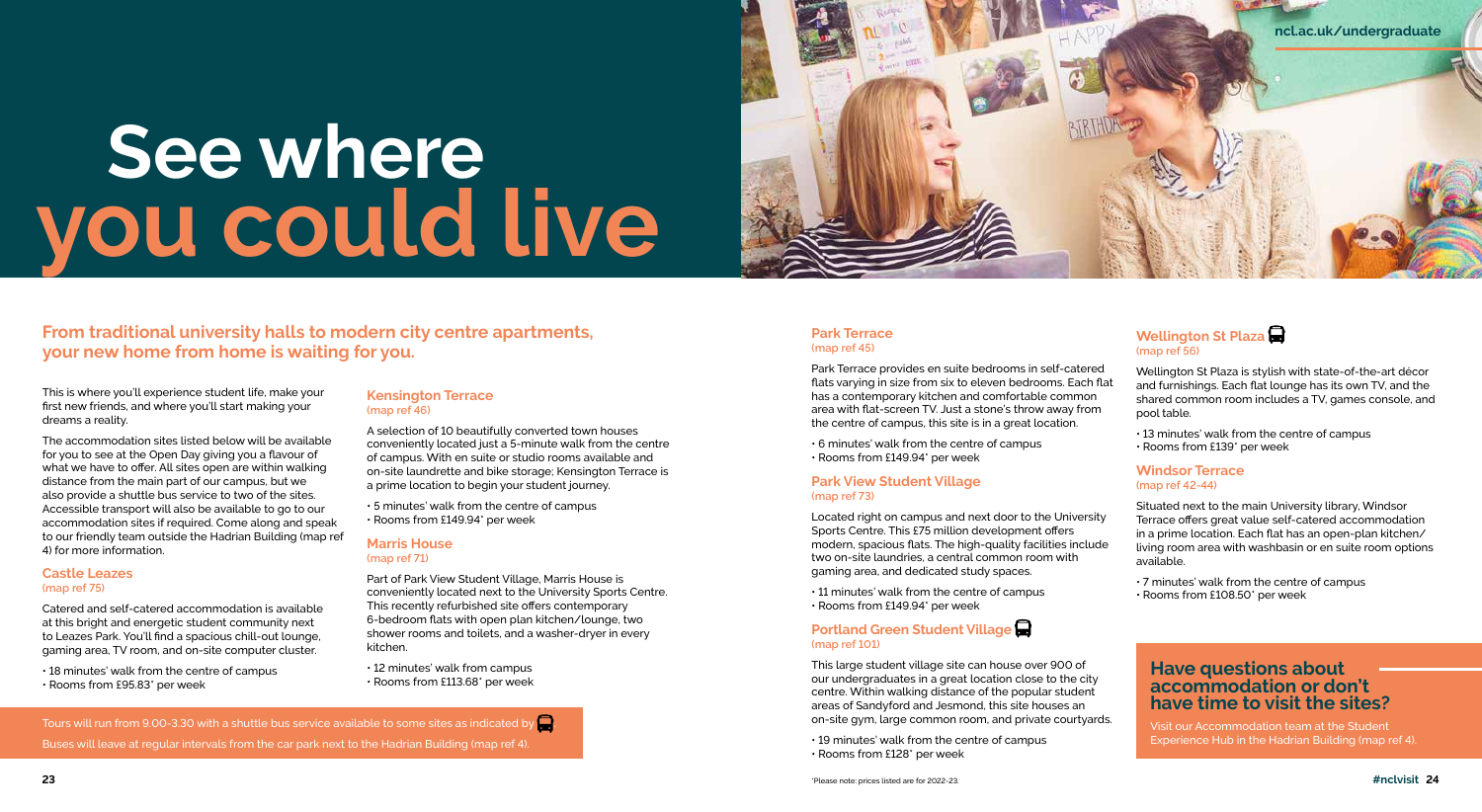**Famous for its friendliness, vibrant nightlife and beautiful architecture, Newcastle also offers great shopping, dining and world-class cultural events and attractions.** 

Even if you're just visiting for a day, as the University is in the city centre, it's worth taking some time to sample what the city has to offer while you're here.

#### **Getting around**

Newcastle is a very compact city, so it's easy to get around on foot. Pick up a University map leaflet from one of our information points, and you'll find a city-centre map included on the inside.

#### **Staying overnight**

If you're staying overnight and have more time to explore, you'll find lots of ideas for things to do in the city on the NewcastleGateshead tourism information website **newcastlegateshead.com**

For event listings and Newcastle city-centre offers visit **getintonewcastle.co.uk**

#### **Where to go**

Here are just a few places to visit within easy reach of the campus:

• Just minutes away from campus is Northumberland Street, Newcastle's main shopping street and Eldon Square, one of the UK's largest city-centre shopping centres, with over 150 stores and several cafés and restaurants

Located in the Urban Sciences Building in Newcastle Helix. Enjoy a large selection of barista coffees, deli sandwiches, paninis  $\blacksquare$  and snacks.

• Grainger Town is home to lots of restaurants, independent and high street shops, and a bustling indoor market

- Take the QuayLink bus from Haymarket Bus Station to the Quayside to see the famous bridges. You'll find a variety of attractions here – including the BALTIC Centre for Contemporary Art and the Sage Gateshead music centre
- Within walking distance of campus is Jesmond, a popular student suburb. Enjoy the café culture, discover vintage traders and stylish independent fashion boutiques, plus some of the best bars and restaurants in the region
- Further along from the Quayside is Ouseburn a hip residential area home to a thriving arts scene, with venues such as The Cluny, Tyne Bar and The Cumberland Arms providing platforms for artists, poets and performers

## **There is a selection of places on campus where you can stop for a drink or a bite to eat and enjoy a well-earned rest.**



#### **The Grand, 9.00-3.30 (map ref 8)**

A firm favourite with staff and students, The Grand offers a cosy café atmosphere with drinks and delicious sandwiches.

#### **eat@Urban, 9.00-3.30 (map ref 105)**



#### **eat@Bites, 9.00-3.00 (map ref 63)**



Located in the Dental School, eat@Bites offers a wonderful selection of sandwiches, paninis, pastries, jacket potatoes and snacks.

#### **Sports Centre Café, 9.30-2.30 (map ref 70)** Located in the University's Sports Centre

close to Park View Student Village. Serving hot drinks, sandwiches and snacks.

#### **eat@Courtyard, 9.00-3.30 (map ref 25)**



eat@Courtyard, is located in the Old Library Building. With plenty of hot meals on offer, you'll be spoilt for choice.

#### **Philip Robinson Library, 10.00-6.00 (map ref 35)**

Located in the University's main campus library, the café serves a selection of drinks, sandwiches, and sweet treats.



#### **Chicken Shack, 10.00-3.00 (map ref 4)**

Located opposite Luther's Bar in the Hadrian Building, you can enjoy a variety of halal chicken burgers, wraps, fries and more.



#### **eat@Castle Leazes, 11.00-3.00 (map ref 75)**

Enjoy a range of food and drink from our popular student accommodation.



#### **Portland Green Student Village, 9.30-3.30 (map ref 101)**

Enjoy a snack from one of the street food vans available at our accommodation site throughout the day.



#### **The Frederick Douglass Centre, 9.00-4.00 (map ref 106)**

A selection of food and beverages will be available from this impressive building on the Newcastle Helix site.

# **Explore the city**

# Where to eat on campus